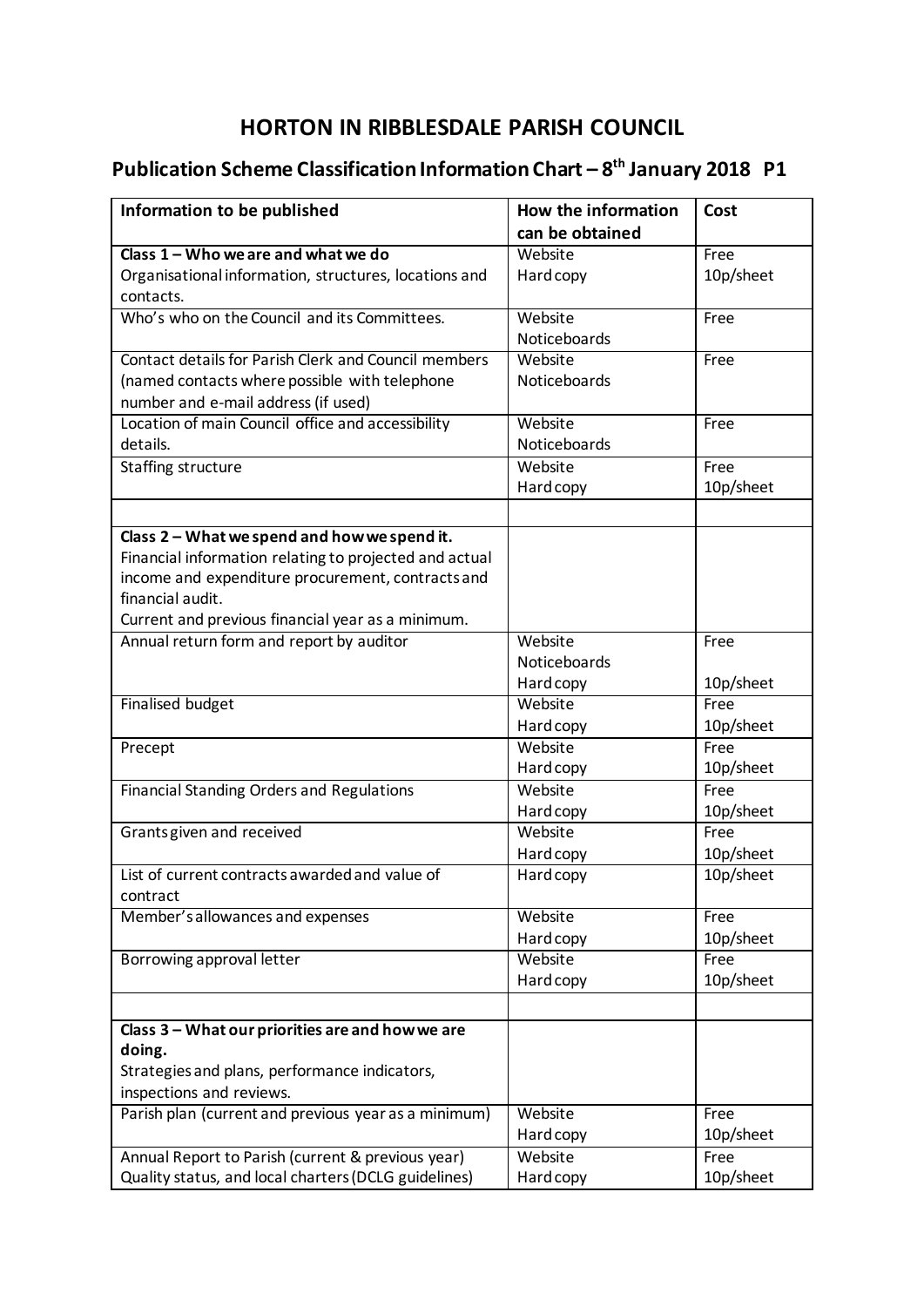# **HORTON IN RIBBLESDALE PARISH COUNCIL**

## **Publication Scheme Classification Information Chart – 8 th January 2018 P2**

| Information to be published                                 | How the information | Cost      |
|-------------------------------------------------------------|---------------------|-----------|
|                                                             | can be obtained     |           |
| Class 4 - How we make decisions.                            |                     |           |
| (Decision making processes and record of decisions)         |                     |           |
| Current and previous council year as a minimum              |                     |           |
| Timetable of meetings (Council, Committee/sub-              | Website             | Free      |
| committee, and parish meetings)                             | Noticeboards        |           |
| Agendas of meetings (as above)                              | Website             | Free      |
|                                                             | Noticeboards        |           |
|                                                             | Hard copy           |           |
| Minutes of meetings (as above) N.B. this willexclude        | Website             | Free      |
| information that is properly regarded as private to the     | Hard copy           | 10p/sheet |
| meeting.                                                    |                     |           |
| Reports presented to council meetings N.B. this will        | Website             | Free      |
| exclude information that is properly regarded as private to | Hard copy           | 10p/sheet |
| the meeting.                                                |                     |           |
| Responses to consultation papers                            | Website             | Free      |
|                                                             | Hard copy           | 10p/sheet |
| Responses to planning applications                          | Website             | Free      |
|                                                             | Hard copy           | 10p/sheet |
| Bye-laws                                                    | Website             | Free      |
|                                                             | Hard copy           | 10p/sheet |
|                                                             |                     |           |
| Class 5 - Our policies and procedures                       |                     |           |
| (Current written protocols, policies and procedures         |                     |           |
| for delivering our services and responsibilities)           |                     |           |
| Current information only.                                   |                     |           |
| Policies and procedures for the conduct of council          | Website             | Free      |
| business.                                                   |                     |           |
| Procedural standing orders.                                 | &                   |           |
| Delegated authority in respect of officers.                 |                     |           |
| Code of Conduct.                                            | Hard copy           | 10p/sheet |
| Policy statements.                                          |                     |           |
| Policies and procedures for the provision of services       | Website             | Free      |
| and about the employment of staff. Equality &               |                     |           |
| diversity, health & safety, recruitment & vacancies.        | &                   |           |
| Complaint procedures (including those covering              |                     |           |
| requests for information and operating the                  | Hard copy           | 10p/sheet |
| publication scheme, information security)                   |                     |           |
| Records management policies (records retention,             | Website             | Free      |
| destruction and archive & data protection)                  | Hard Copy           | 10p/sheet |
| Schedule of charges (for the publication of                 | Website             | Free      |
| information)                                                | Hard copy           | 10p/sheet |